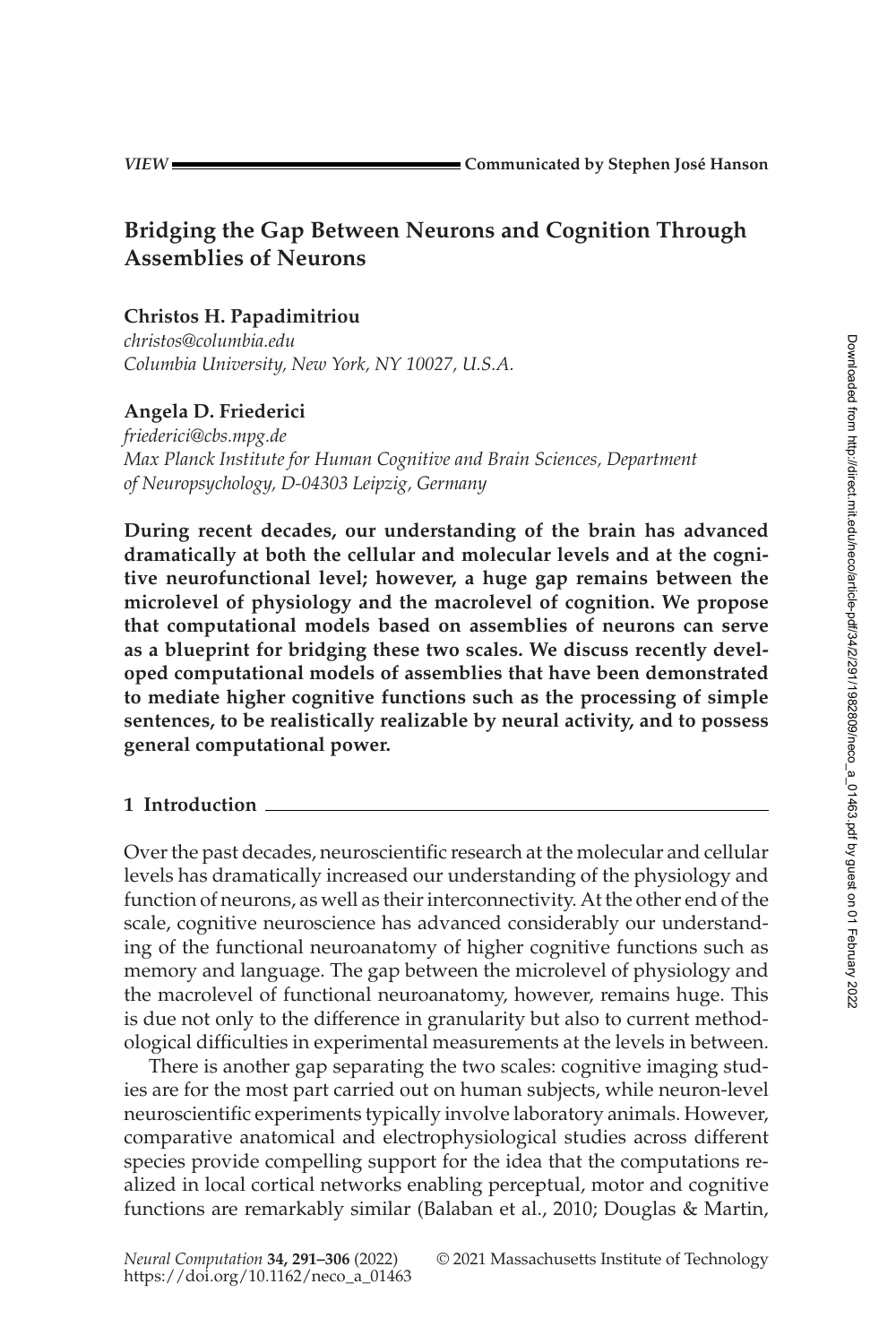[2004;](#page-12-0) Markov & Kennedy, [2013;](#page-13-0) Bullmore & Sporns, [2009\)](#page-12-1). Modeling human cognitive function based on findings from animal studies is not unjustified (Harris, [2005;](#page-13-1) Friederici & Singer, [2015\)](#page-13-2); see, for example, the direct comparison of event-related brain potentials to processing auditory stimuli between human and nonhuman primates (Milne et al., [2016\)](#page-13-3). It has been argued (Schomers, Garagnani, & Pulvermüller, [2017\)](#page-14-0) that differences in cognitive abilities between humans and animals, such as language, may be attributed mainly to differences in connectivity between distal areas.

The need for bridging the gap between these two established approaches to understanding the brain has been articulated recently by Richard Axel [\(2018\)](#page-11-1), who states in an interview, "[We need] a logic for the transformation of neuronal activity into thought and action."

What kind of computational model, mediating between the single-cell level and the cognition level, would fit the bill? Several genres of computational models, operating between the two scales, have been developed over the past decades, and in a recent review (Kriegeskorte & Douglas, [2018,](#page-13-4) Figure 3) they are categorized into three kinds according to the twin criteria of cognitive fidelity and biological fidelity: (1) models of cognition (Bayesian and graphic models, reinforcement learning models, and cognitive programs, among many others) are good at expressing cognitive functions but lack in biological plausibility; (2) models from computational neuroscience can implement, through biologically faithful model neurons—and their circuits and dynamics—only relatively low-level cognitive functions, such as working memory; and (3), between these two in both axes, deep neural networks are capable of certain aspects of intelligent behavior but have been broadly recognized to violate important biological constraints, such as local sparsity, recurrence, lack of supervision, as well as information propagation from postsynaptic to presynaptic loci (but see Lillicrap, Santoro, Marris, Akerman, & Hinton, 2020, for a recent argument about the biological plausibility of deep nets). We believe that none of these families of models promises to bridge the gap—that is, to explicate "the transformation of neuronal activity into thought and action" (Axel [2018\)](#page-11-1).

#### **2 Cognitive Modeling by Assemblies**

D. O. Hebb [\(1949\)](#page-13-5) proposed that there are persistent and densely interconnected populations of neurons whose near-synchronous firing is coterminous with the subject thinking of an object, concept, or word; he called such populations *assemblies*. Assemblies of neurons were sought by neuroscientists for more than five decades after Hebb's prediction, until they were observed experimentally in the animal brain (Harris, Csicsvari, Hirase, Dragoi, & Buzsáki, 2003). Novel neuroscientific methods have since been developed (Carillo-Reid, Han Yang Akrouh, & Yuste, 2019) for detecting, measuring, and manipulating assemblies. Results reported in Ison,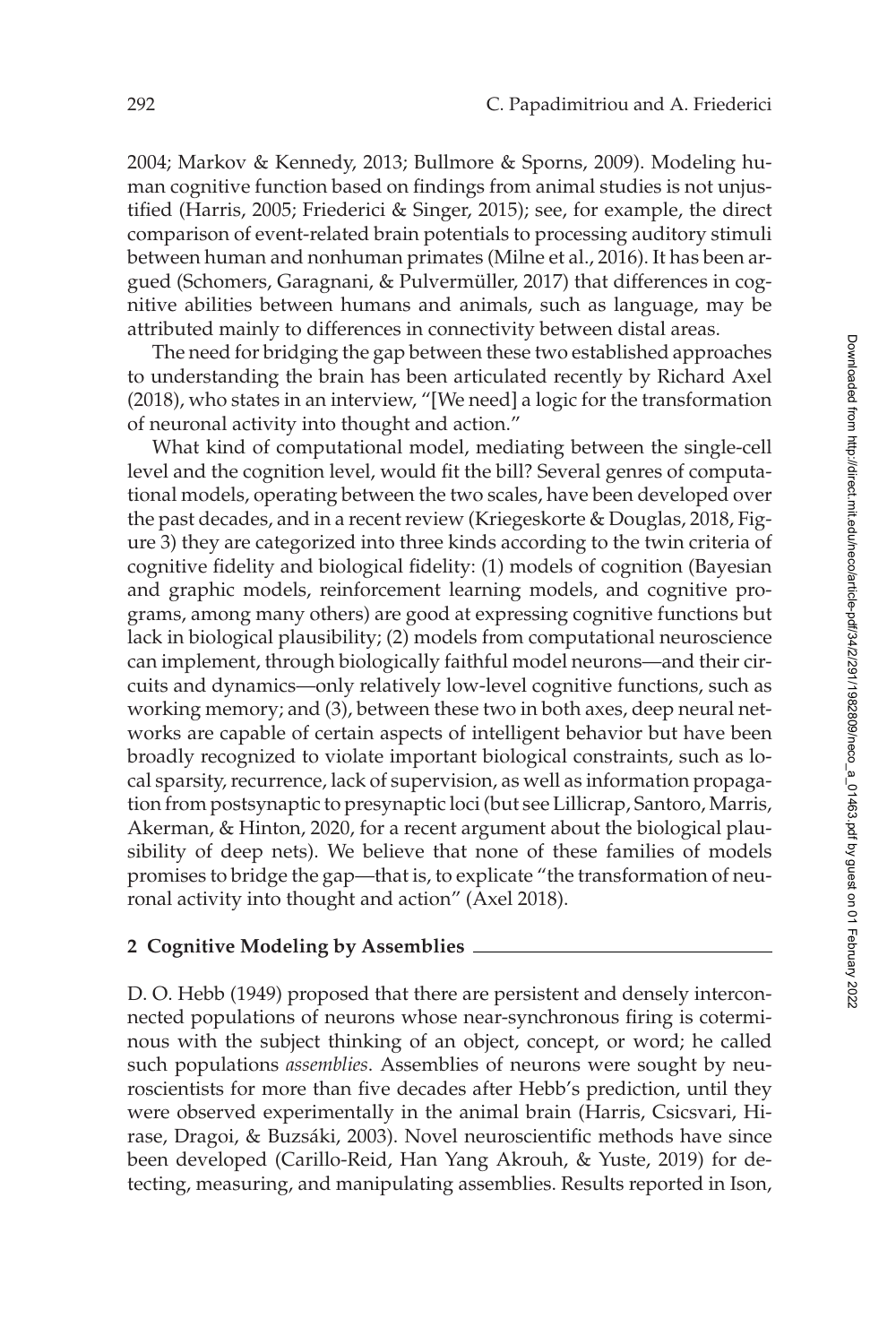Quiroga, and Fried [\(2015\)](#page-13-6) and elsewhere suggest that in the human medial temporal lobe (MTL), a typical assembly has sparsity roughly  $10^{-3}$  (i.e., an assembly comprises about one in every 1000 excitatory neurons in the specific brain area), and consists of roughly  $10<sup>4</sup>$  neurons, or a small multiple of this number. There is a growing consensus (Harris, [2005;](#page-13-1) Buszáki, [2010,](#page-12-2) Buszáki, [2019;](#page-12-3) Eichenbaum, [2018\)](#page-12-4) that assemblies play an important role in the way the brain works. Since their scale falls squarely between the two extreme scales of single neurons and cognition discussed above, assemblies hold definite promise of bridging the gap.

Indeed, computational models of cognition based on assemblies have been proposed recently. In the 1990s, researchers seeking an explanation for the continuing firing—after the stimulus was no longer present—of neurons in the prefrontal cortex of animals engaged in a working memory task (Amit, Brunel, & Tsodyks, [1994;](#page-11-2) Amit, Fusi, & Yakovlev, [1997;](#page-11-3) see also the review by Durstewitz, Seamans, & Sejnowski, [2000\)](#page-12-5) hypothesized that such a neuron must be part of an assembly encoding the stimulus, an assembly that was formed by the stimulus through recurrent excitation and Hebbian plasticity. In two recent papers (Kunze, Peterson, Haueisen, & Knösche, [2017;](#page-13-7) Kunze, Haueisen, & Knösche, [2019\)](#page-13-8), the analysis of the dynamics of canonical microcircuits of interacting populations of excitatory and inhibitory neurons in cortex reveals three basic modes of these systems, all three corresponding to cognitive behaviors: gating (choosing one among several synaptic input streams), memory (creating a stable assembly), and priming (lowering a perceptual threshold). The authors also demonstrate how such microcircuits can facilitate cognitive functions and, in particular, language understanding (much more on language below).

How are new assemblies created? A picture emerges from the above and other related works. Synaptic input from an extant assembly—perhaps a primitive assembly representing a stimulus at the hippocampus (Quiroga, [2016\)](#page-14-1) or in the olfactory bulb (Franks et al., [2011\)](#page-12-6)—causes a population of neurons in a downstream area to fire. Inhibitory reaction in the downstream area helps select a few of the neurons in the downstream area to keep firing. Next, continuing afferent synaptic input, combined with the recurrent excitation from the firing neurons in the downstream area, results in the firing of a slightly different set of neurons, and then yet another. With continuing excitation from the upstream assembly, eventually a stable set of excitatory neurons will be selected in the downstream area, and these will form the new assembly. The resulting assembly has strong internal synaptic connectivity for two reasons, First, the way its excitatory neurons were selected favors neurons with synapses from within the set; furthermore, the repeated firing increases synaptic strengths through Hebbian plasticity. The new assembly also has strong synaptic connectivity from the parent assembly, again due to Hebbian plasticity: if the parent assembly fires again, the newly formed assembly will follow suit.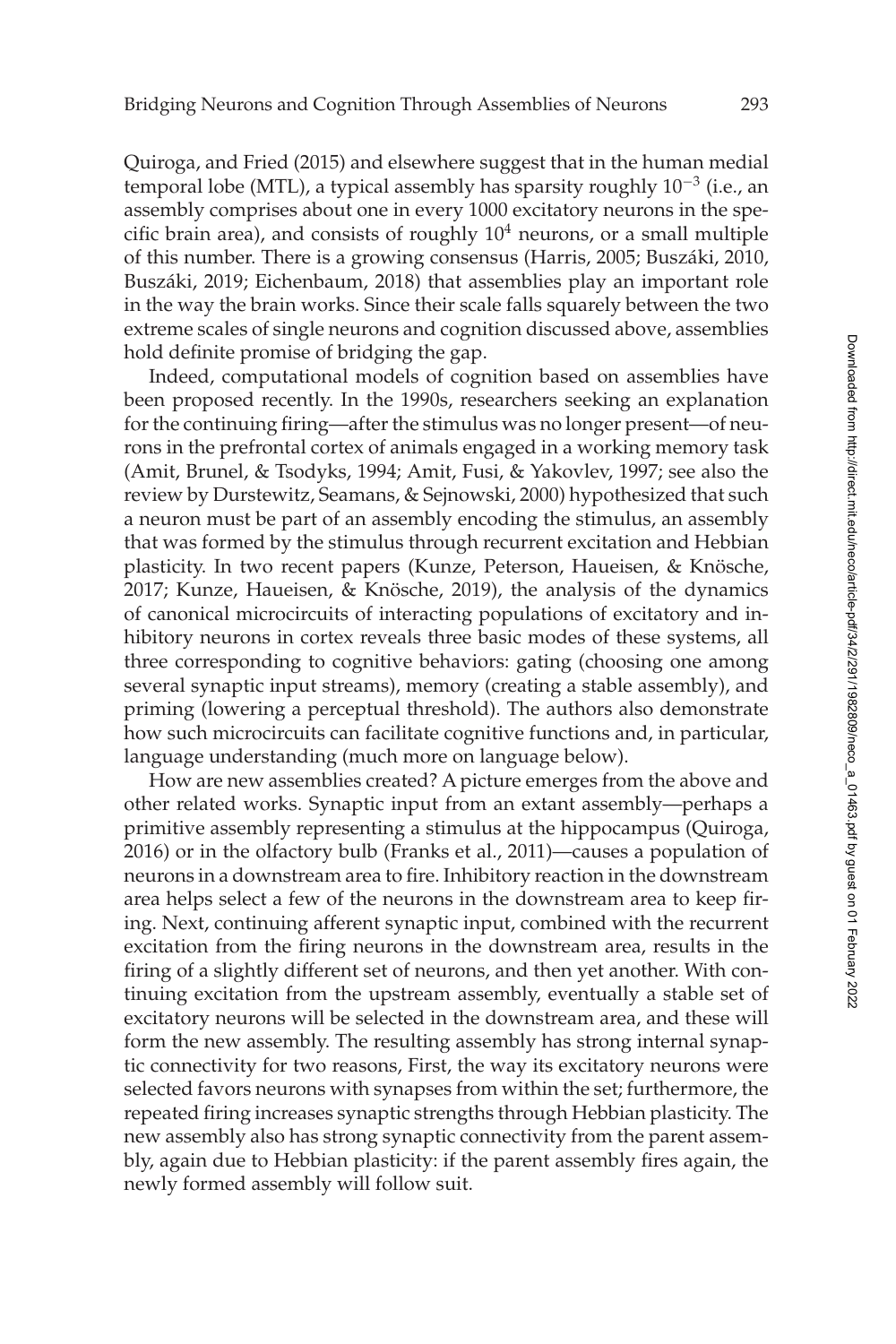Importantly, this process can now be repeated. The new assembly, if excited repeatedly, can create another assembly, in an area further downstream, in the exact same manner. This seems to be an important behavior of assemblies, which can be called *projection*. Projection creates a new "copy" of an assembly, in a different brain area, that will henceforth fire every time the parent assembly does, providing a mechanism whereby memories formed at the hippocampus can be propagated further in the cortex, thus mediating cognition, reasoning, planning, language, and so forth.

In a recent paper, Pokorny et al. [\(2020\)](#page-14-2) verified through the simulation of a circuit of realistic model spiking neurons with spike timing-dependent plasticity (STDP) that indeed an assembly established in one brain area can create a projection in another brain area and that this new assembly will henceforth behave as described above. Furthermore, the simultaneous presentation of two parent assemblies in the upstream area will modify, through plasticity, the corresponding two assemblies in the downstream area, so they overlap more. Such an increase in overlap, recording the affinity, or *association,* of the two world objects represented by the two assemblies, had been recently noted in experiments in humans (Ison et al., [2015\)](#page-13-6). By presenting the image of a person known to an individuum (say, a sibling) at a particular place (say, the pyramids) resulted in a neuron that theretofore only responded to images of the pyramids to also respond to images of the sibling. Presumably this means that two extant assemblies representing the person and the place were modified in response to the presentation of the combined image to increase their overlap.

Besides *projection* and *association*, a third behavior of assemblies, this time related to language processing, has been recently captured by neurorealis-tic simulations (Müller, Papadimitriou, Maass, & Legenstein,, [2020\)](#page-14-3). It is broadly accepted that words such as *cat* are encoded in a largely permanent manner in a subarea of the left MTL containing the medial temporal gyrus (MTG) and usually referred to as *lexicon*. The results in Müller et al. [\(2020\)](#page-14-3) suggest that the assembly representing the word *cat* in the lexicon can be *bound* to the syntactic category subject in the context of the sentence, "The cat chased the dog." This binding can be accomplished through a sophisticated variant of projection, involving the creation of a newly formed projected copy of the word *cat* without changing substantially the representation of the word in the lexicon. Indeed, in a recent MRI experiment (Frankland & Greene, [2015\)](#page-12-7) two different subareas of the superior temporal gyrus (STG) were found to exhibit activity in response to the word *cat* in the sentences (1) "The cat chased the dog," where *cat* is the subject. and (2) "The dog chased the cat," where *cat* is the object of the sentence. We hypothesize that this activity reflects the binding operation.

Note that the category subject can be encoded in a sentence by different means depending on the language and sentence type. It could be encoded by word position in a sentence (the first noun is the subject in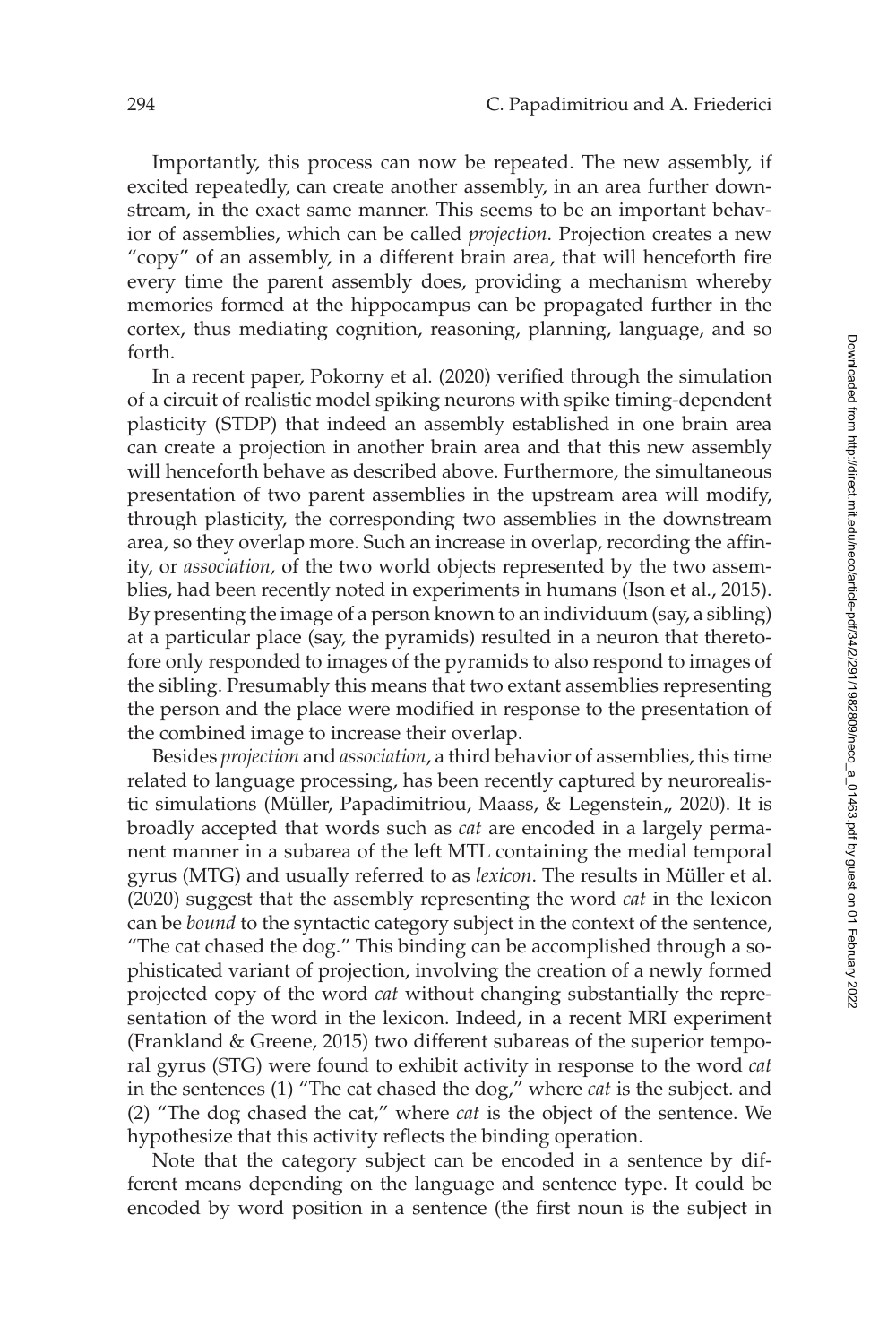English or French), or by case marking in a language like German or Russian (the nominative case indicates subject). In a passive sentence, the subject can be marked by the preposition *by* ("by the man" where the thematic role of the actor is indicated by the preposition). As already mentioned, brain data and analysis by Frankland and Greene [\(2015\)](#page-12-7) suggest that there may be two distinct brain subareas in the STG to which new assemblies are created for the subject and the object (or agent and patient) of a sentence during syntactic processing.

Now let us consider how this binding of words to syntactic roles can be accomplished. Consider two brain regions, one containing the lexicon (stable representations of words) and another area (possibly located at the posterior part of the superior temporal lobe, STL) corresponding to the syntactic role of subject, and suppose that there is synaptic connectivity from the lexicon area to the subject area, *and back.* If the *cat* assembly fires (presumably because the auditory or visual stimulus *cat* was presented) and after the syntactic role of "cat" as subject has been decided (a process discussed below), then synaptic input will excite neurons in the subject area, as in the beginning of the projection operation. But now, because of the backward connectivity, from subject to lexicon, there will be afferent excitation to the "cat" assembly. Eventually the projection in the subject area will stabilize. When this happens—and the simulation experiments in Müller et al. [\(2020\)](#page-14-3) show that it does happen—the new assembly in the subject area will have strong synaptic connectivity to and from the "cat" assembly in the lexicon area: "cat" has been bound to "subject" through a new assembly created in the subject area. This behavior of assemblies, which can be called *binding* or *reciprocal projection*, was verified in Müller et al. [\(2020\)](#page-14-3) through a realistic model of spiking neurons.

In another recent paper, Papadimitriou, Vempala, Mitropolsky, Collins, and Maass [\(2020\)](#page-14-4) proposed that assemblies are capable of an even broader repertoire of operations: the three operations project, associate, and bind that we have seen, plus two more: pattern completion and merge. *Pattern completion* entails an assembly firing in response to a few of its neurons (say, 10% to 20%) firing; this is a consequence of the dense synaptic connectivity within the assembly. Finally, *merge* is an extension of binding: two assemblies, in two different brain areas A and B with synaptic connectivity to a third area C and back, create, through the firing of their parent assemblies, a new assembly in area C, which has strong synaptic connectivity to and from the two original assemblies. Linguists have long believed that human brains must be capable of such a merge operation, whereby two words (or other syntactic elements) are combined to form a more complex syntactic element (Chomsky, [1995\)](#page-12-8). By iterating such merges, arbitrarily large syntactic trees can be formed, capturing the hierarchical structure of language. In fact, it has been verified experimentally (Zaccarella & Friederici, [2015;](#page-15-0) Zaccarella, Meyer, Makuuchi, & Friederici, [2017\)](#page-15-1) that on completion of a phrase or a sentence, there is neural activity in the posterior portion of Broca's area, a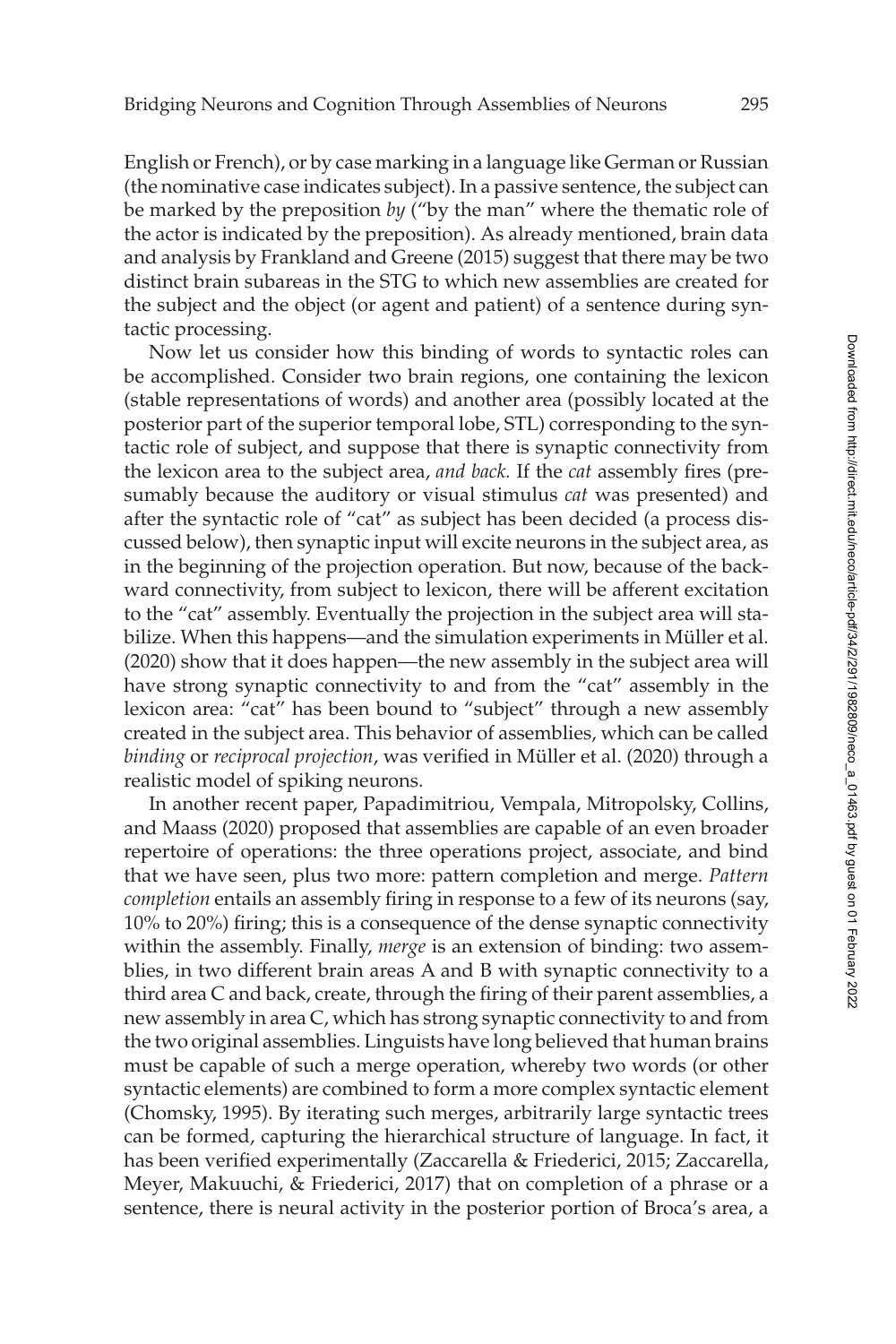brain area believed to be implicated in syntactic analysis; such activity could very well be the result of a merge assembly operation.

At the neurophysiological level, one could ask why these particular five assembly operations—projection, association, pattern completion, binding, and merge—represent realistic behaviors of neurons and synapses. The argument is three-fold. First. there is mathematical proof in a simplified and analytically tractable abstract model of spiking neurons in cortex (Papadimitriou & Vempala, [2019\)](#page-14-5) that these operations can indeed be simulated by stylized neurons and synapses. Second, as noted above, all of these operations have been corroborated through simulations in neurorealistic environments (Müller et al., [2020;](#page-14-3) Pokorny et al. [2020\)](#page-14-2) and by simulations of the abstract model presented in Papadimitriou et al., [2020\)](#page-14-4). Finally, these operations are consistent with, and appear to provide an explanation for, several experimental results mentioned above—Frankland and Greene [2015\)](#page-12-7), Ison et al. [\(2015\)](#page-13-6), and Zaccarella and Friederici [\(2015\)](#page-15-0), among many others.

In terms of computation, these five operations, complemented with three more—*inhibition* and *disinhibition* of an area, *firing* (causing a particular assembly to fire), and *readout* (identifying the assembly that fired in a particular area)—comprise a repertoire of operations on assemblies called the Assembly Calculus. Papadimitriou et al. [\(2020\)](#page-14-4) proved that the Assembly Calculus is a full-fledged computational framework capable of arbitrary computations, akin to programming languages and the Turing machine (Turing, [1937\)](#page-14-6). Such expressive power is an important desideratum for a framework hypothesized to underlie general cognitive functions. (See section [4](#page-10-0) for more about the computational power of the Assembly Calculus.) As we mentioned above, there is evidence (through both mathematical proof and simulations) that the primitives of the Assembly Calculus can be "compiled down" to the level of neurons and synapses, in very much the same way that a program written in a programming language like Python and Matlab can be translated into machine code and executed on a computer. Furthermore, it has been shown that certain simplified cognitive phenomena related to language processing can be expressed as programs in the Assembly Calculus. Overall, we believe that the Assembly Calculus appears quite well positioned to bridge the gap between neurons and cognition.

#### **3 Language Processing through Assemblies**

The Assembly Calculus can help explicate the ways in which neuronal activity results in high-level cognitive phenomena. Here we focus on one important high-level cognitive phenomenon: the processing of language.

Why language? First, language is well described in its functional subparts by linguistic theory (Berwick & Chomsky, [2015\)](#page-12-9). Second, there are a number of functional and structural experiments investigating and defining the neuroanatomical basis of language (Friederici, [2011;](#page-13-9) Fedorenko,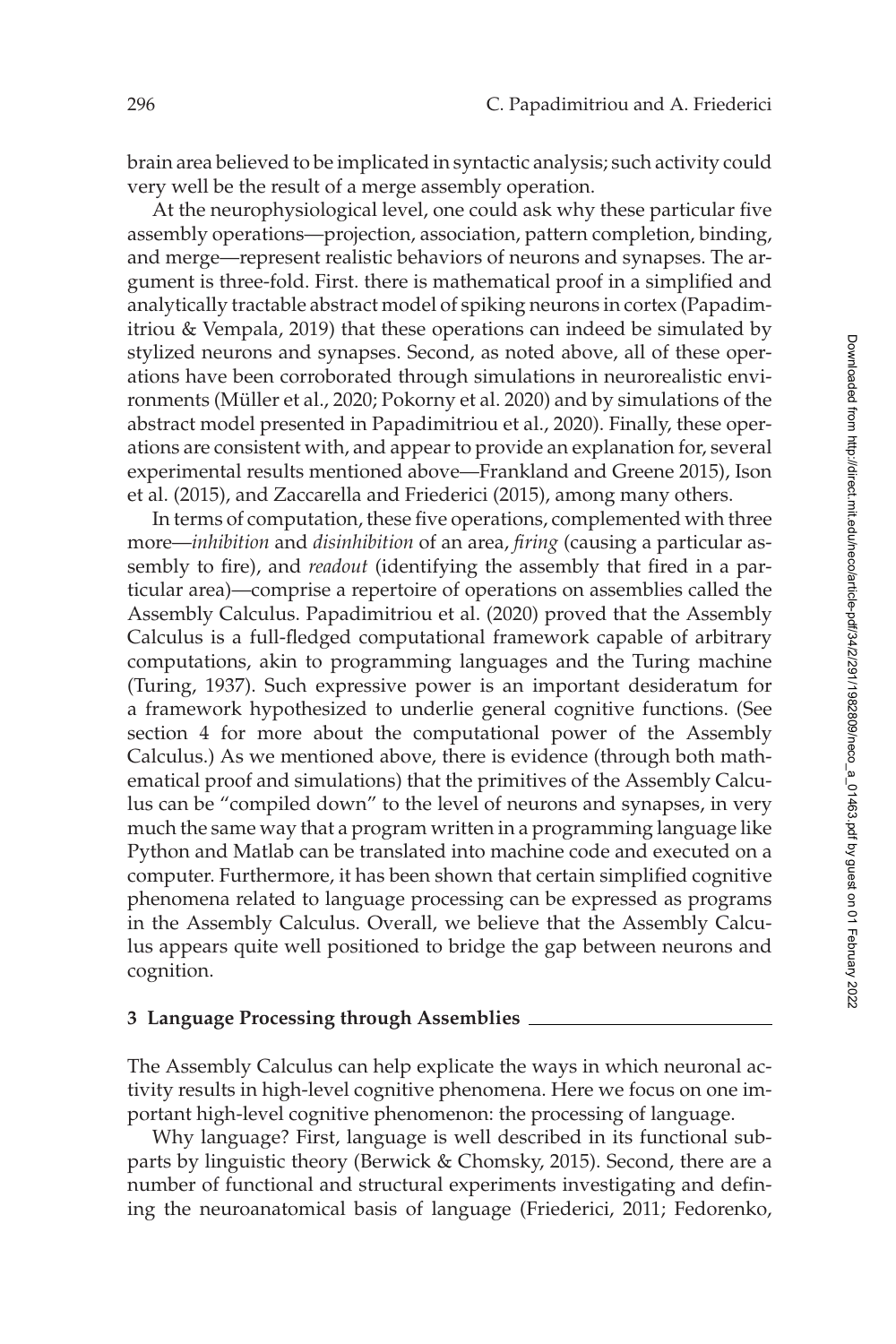Hsieh, Nieto-Castanon, Whitfield-Gabrieli, & Kanwisher, [2010;](#page-12-10) Pallier, Devauchelle, & Dehaene, [2011\)](#page-14-7). Third, it is understood that language is grounded on general neurophysiological principles (Friederici & Singer, [2015\)](#page-13-2).

The neural basis of language has been described as a fronto-temporal network in the left hemisphere involving Broca's area in the inferior frontal gyrus (Brodmann areas (BA) 44 and 45), the medial temporal lobe (MTL) and middle temporal gyrus (MTG), and the superior temporal gyrus (STG). These regions are structurally connected by white matter fiber tracts running dorsally and ventrally between frontal and temporal brain regions. These fiber tracts connect the language-relevant brain regions functionally during language processing (see Figure [1A](#page-7-0) and Friederici, [2011,](#page-13-9) for a review). For example, the important dorsal fiber called the *arcuate fasciculus* connects the STG with the posterior portion of Broca's area (BA 44), and it is known to have, in humans, larger fiber density in the left hemisphere than in the right (Nucifora, Verma, Melhem, Gur, & Gur, [2005\)](#page-14-8); furthermore, its degree of maturation in children is correlated with accuracy and the speed of sentence processing (Skeide, Brauer, & Friederici, [2016\)](#page-14-9).

In recent years, new insights have been gained into the workings of this network. It is known that soon after the onset of a sentence (read or heard) and once word forms have been identified, neural activity in the MTL signals that the representations of those words contained in the sentence are "looked up" in the lexicon, which is presumed to consist of a large set of assemblies in the MTL (Xu & Sudhof, [2013;](#page-14-10) Breitenstein et al., [2005\)](#page-12-11) and related assemblies in the MTG (Lau, Phillips, & Poeppel, [2008\)](#page-13-7). The assembly representing each word in the lexicon besides semantic information presumably encodes information about each word related to its use in language, such as its phonological form (*cat*) and its syntactic category (the word *cat* is a noun), which determines the corresponding roles it can play in the sentence (in the case of noun, subject or object, among others). The STG appears to assign the role of each word in the sentence under consideration. In a sentence such as "The dog chased the cat," *dog* is identified as the subject, and *cat* as the object of the sentence, while *chased* is identified as the verb. It has been proposed that in the STG, the word *dog* affects neural activity in different subareas depending on its syntactic function in the two sentences "the dog chased the cat" and "the cat chased the dog" (Frankland & Green, [2015\)](#page-12-7), implying that new representations of the words are created during processing. At this processing stage, words are bound to syntactic roles such as subject, object, and verb. The details of this process at the neurophysiological level need to be investigated in future studies. As a next step, activity in the subareas of Broca's area BA 44 and BA 45 suggests that the buildup of phrases (syntactically licensed parts of the sentence, such as a verb phrase consisting of a verb and a determiner/noun phrase "chased the cat"; see Figure [1B](#page-7-0)) are supported by BA 44. Finally, representations of the whole sentence, and presumably its meaning, are constructed in the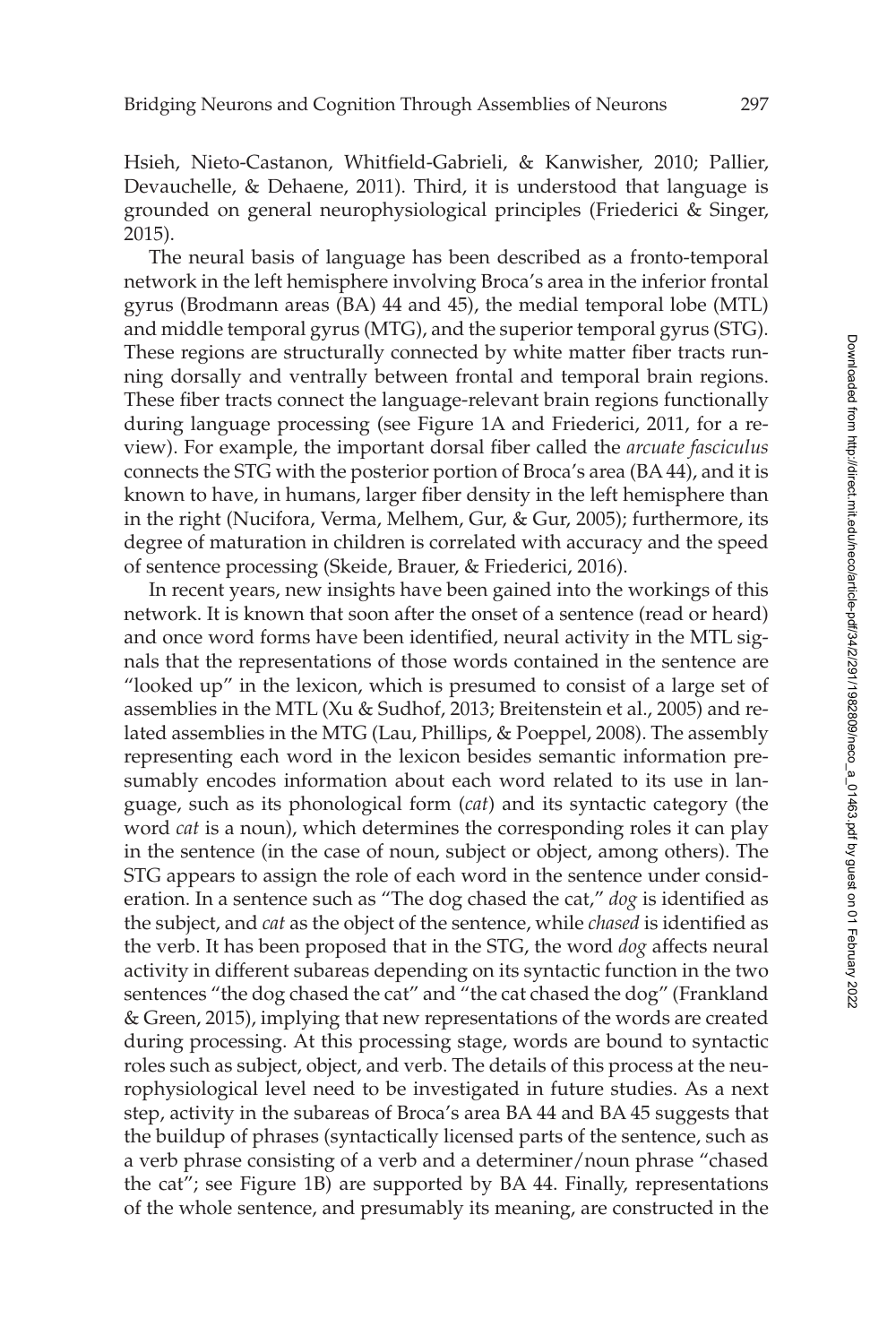<span id="page-7-0"></span>

Figure 1: Syntax of language mediated by assemblies. (A) Brain areas implicated in language processing in the left hemisphere. Medial temporal lobe (MTL) is located in the medial part of the temporal cortex behind the middle temporal gyrus (MTG, purple) that is believed to contain the lexicon, representations of all words used in language. The superior temporal gyrus (STG, green) is believed to be implicated in syntactic manipulation of words; the pars opercularis of Broca's area (BA 44, orange) and the pars triangularis (BA 45, magenda) are believed to be implicated in the building of more complex syntactic elements, such as phrases and sentences. Finally, the neural fibers connect the STG and frontal cortex. Two of them (blue, purple) are located dorsally: one of them targets the premotor cortex (BA 6, blue) and the other the posterior portion of Broca's area (BA 44, purple). Two other fiber tracts (red, black) are located ventrally, with the red one targeting the anterior portion of Broca's area (BA 45). BA stands for Brodmann area according to the cytoarchitectonic classification of Brodmann [\(1909\)](#page-12-12). (B) The syntax tree is a tree-like structure capturing the underlying structure, or syntax, of a sentence. The top node represents the whole sentence (S), while the next lower node represents the verb phrase (VP) the part of the sentence describing what the subject does or is. Two nodes represent the two noun phrases (NP) corresponding to the subject (left) and the object (right) of the sentence. Each of these noun phrases consists of the determiner *the* and a noun. Identifying the syntax tree of a sentence (or "parsing the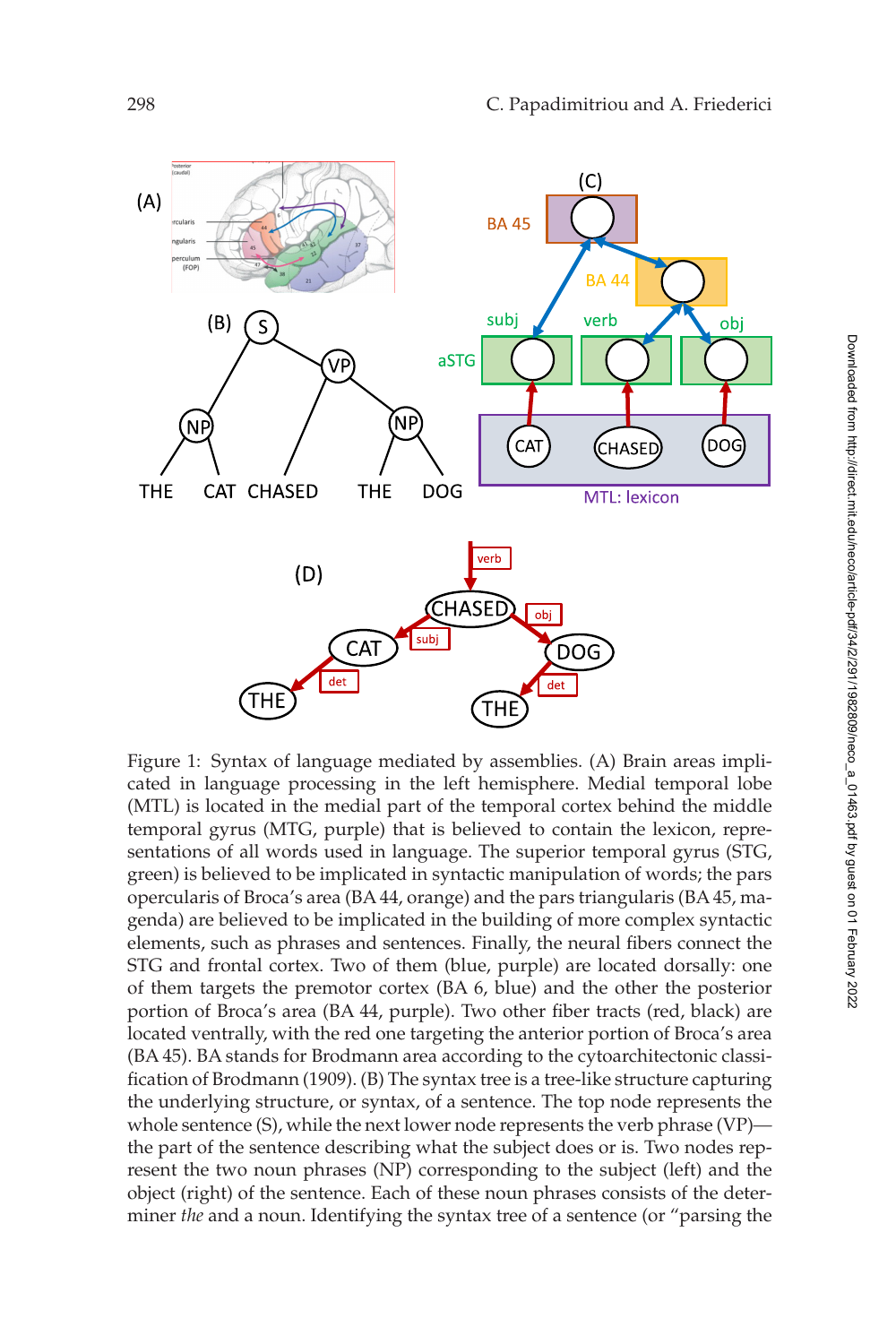interplay between the temporal cortex and Broca's area under the support of BA 45.

This narrative identifies rather convincingly a very specific brain network for the syntactic analysis of language, which, at least according to the "syntax first" school of thought in language processing, is the first step to comprehension. However, this network cannot be static. The words in the sentence must somehow be "copied" from the lexicon in MTL to the inferior frontal gyrus to determine their syntactic role in the sentence, then bound to the appropriate subarea of STG corresponding to this role. Also, the representations of phrases and sentences in BA 44 and BA 45 must be created through communication with the representations of their subparts and presumably remain in communication with them after the new representations are formed. Such communication between brain regions is possible via the brain's white matter connections: the long-range connections between the language-related regions in the frontal and temporal cortex (Catani, Jones, & Ffytche, [2005;](#page-12-13) Friederici, [2009;](#page-12-14) Saur et al., [2008\)](#page-14-11), as well as short-range connections within the frontal cortex (Makuuchi, Bahlmann, Anwander, & Friederici, [2009\)](#page-13-0) and the temporal cortex (Upadhyay et al..

sentence") is considered the first important step toward comprehending the sentence. (C) A proposed dynamic architecture involving assemblies and assembly operations in the left temporal and frontal lobes for performing syntactic analysis of language. The colors of the domains of this architecture (boxes) match the colors of areas in panel A. White circles in these boxes are assemblies in the corresponding areas. Starting from below, assemblies representing the presented (through audio or text) words are identified in the lexicon. Their syntactic category (verb, noun) and their syntactic role (verb, subject, object) are determined first. For verbs, this syntactic role is often readily available in the word's representation; distinguishing between object and subject is subtle and relies on word order (English, French) or case (Russian, German). Once the syntactic roles have been determined, the three assemblies representing, in this example, CAT, CHASED, and DOG, are projected through the bind assembly operation (red arrows), each to the appropriate subarea of the STG, creating three new assemblies there. Next, a merge operation creates an assembly in BA 44 representing the verb phrase. Finally, a second merge operation joins the subject with the verb phrase to create the sentence. These operations create a more rudimentary parse tree than panel B, which encodes the syntactic analysis of the sentence. (D) The Parser in Mitropolsky et al. (in press) implements a different, nongrammatical formalism of syntax called a *dependency graph*. For the same sentence, the Parser would generate the dependency graph shown, in which pairs of words are connected by directed edges (in red), each labeled by the kind of dependency connecting the two words (the labels used here are "verb," "subject," "object," and "determiner"). The root dependency always points to the principal verb of the sentence.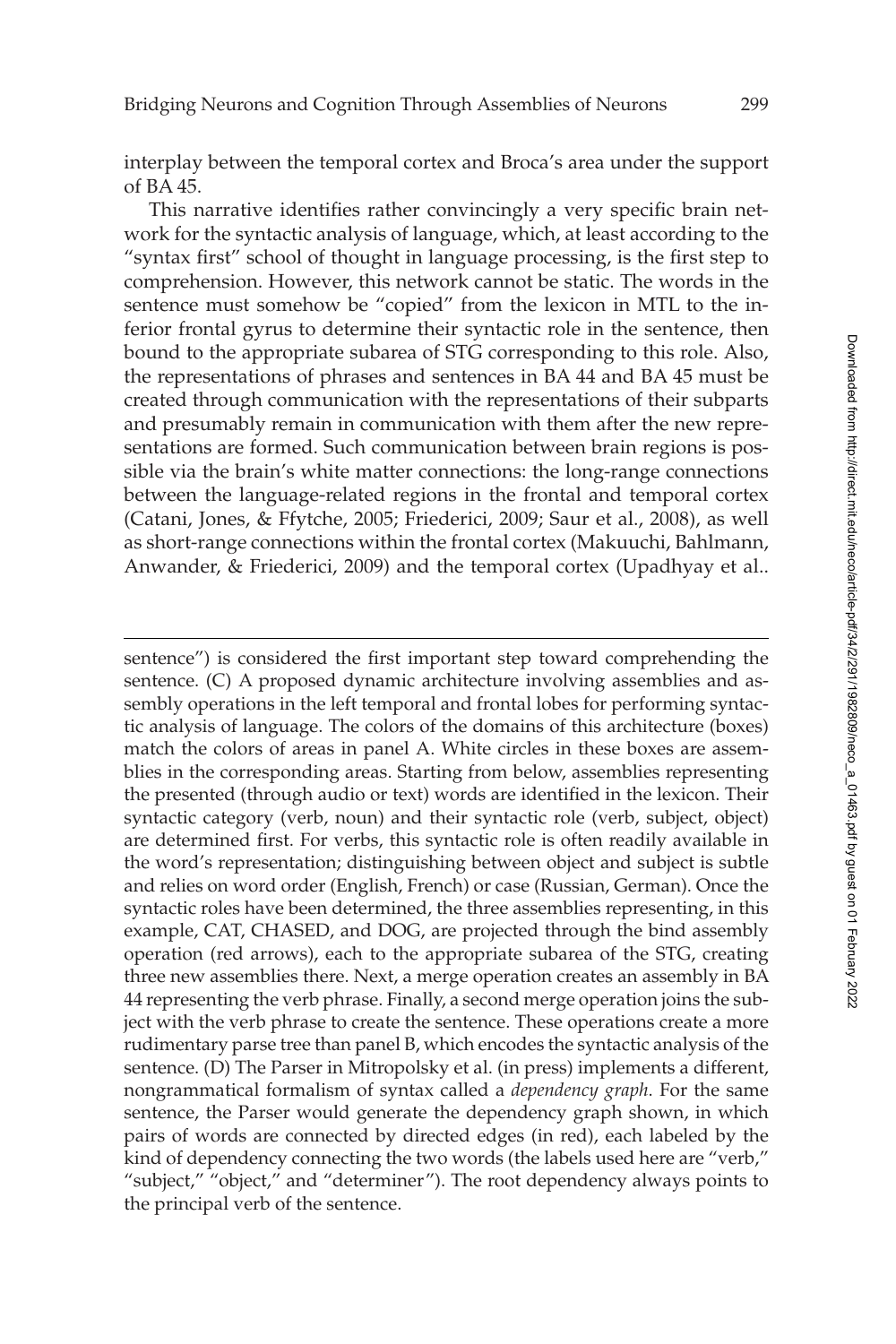[2008\)](#page-14-12). But precisely how is this communication between cell populations in different brain areas established and carried out? The second author of this view predicted (Friederici, [2017,](#page-13-10) published almost three years before Papadimitriou et al., [2020\)](#page-14-4) "that, for language, there are what I call *mirror cell ensembles* through which two distinct brain regions communicate with each other."

Assemblies and assembly operations provide precisely the apparatus that is needed here (this apparatus is illustrated in Figure [1C](#page-7-0)). An assembly representing a word in the MTL can be copied via the projection, or binding, operation to the STG and bound to the appropriate subarea corresponding to its grammatical role in the sentence: subject, verb, or object. The important step of the identification of these grammatical roles, which appears to be happening in the inferior frontal gyrus together with the STG, needs further investigation (see Figure [1C](#page-7-0) for a brief discussion). An assembly representing the verb phrase can be formed by a merge operation of the verb and the object assemblies in BA 44. Finally, another merge of the subject assembly and the verb phrase assembly will form a new assembly representing the whole sentence. This completes the syntactic analysis of the sentence. Along the way, this process actually builds a "syntactic scaffold" of the sentence, a simplified syntactic tree of the sentence with three leaves and two internal nodes (the structure defined by the blue double arrows in Figure [1C](#page-7-0)), which can be used as a platform for understanding the precise meaning of the sentence, as well as for, for example, further processing, repetition, and memorization.

In a recent paper, Mitropolsky, Collins, and Papadimitriou (in press) describe a program written in an enhanced version of the Assembly Calculus that successfully parses (i.e., identifies the syntactic structure of) reasonably complex English sentences such as, "This morning, the ferocious dog from the next house briefly chased your cat." The program, called Parser, works exclusively by the spiking of artificial neurons through the commands of the Assembly Calculus, with two bespoke enhancements: (1) there are commands for inhibiting and disinhibiting neural fibers (synapse bundles connecting different brain areas), instead of whole areas only, and (2) it is assumed that each word assembly in the lexicon is equipped with inhibitory neurons that, upon the firing of the assembly, inhibit or disinhibit the appropriate fibers. This latter capability enables the Parser to correctly identify the syntactic role of words, based exclusively on the word's part of speech encoded in the (dis)inhibition actions, and the current state of the system. Besides the lexicon, specific brain areas are employed, named, for example, "verb," "subject," and "adverb," where the words in the sentence are projected, while the inhibition or disinhibition of fibers prepares each word for projection to the correct area. The output of the Parser is not a syntactic tree as described in the previous paragraph and Figure [1C](#page-7-0), but a different object also capturing the syntactic structure of the sentence, called *dependency*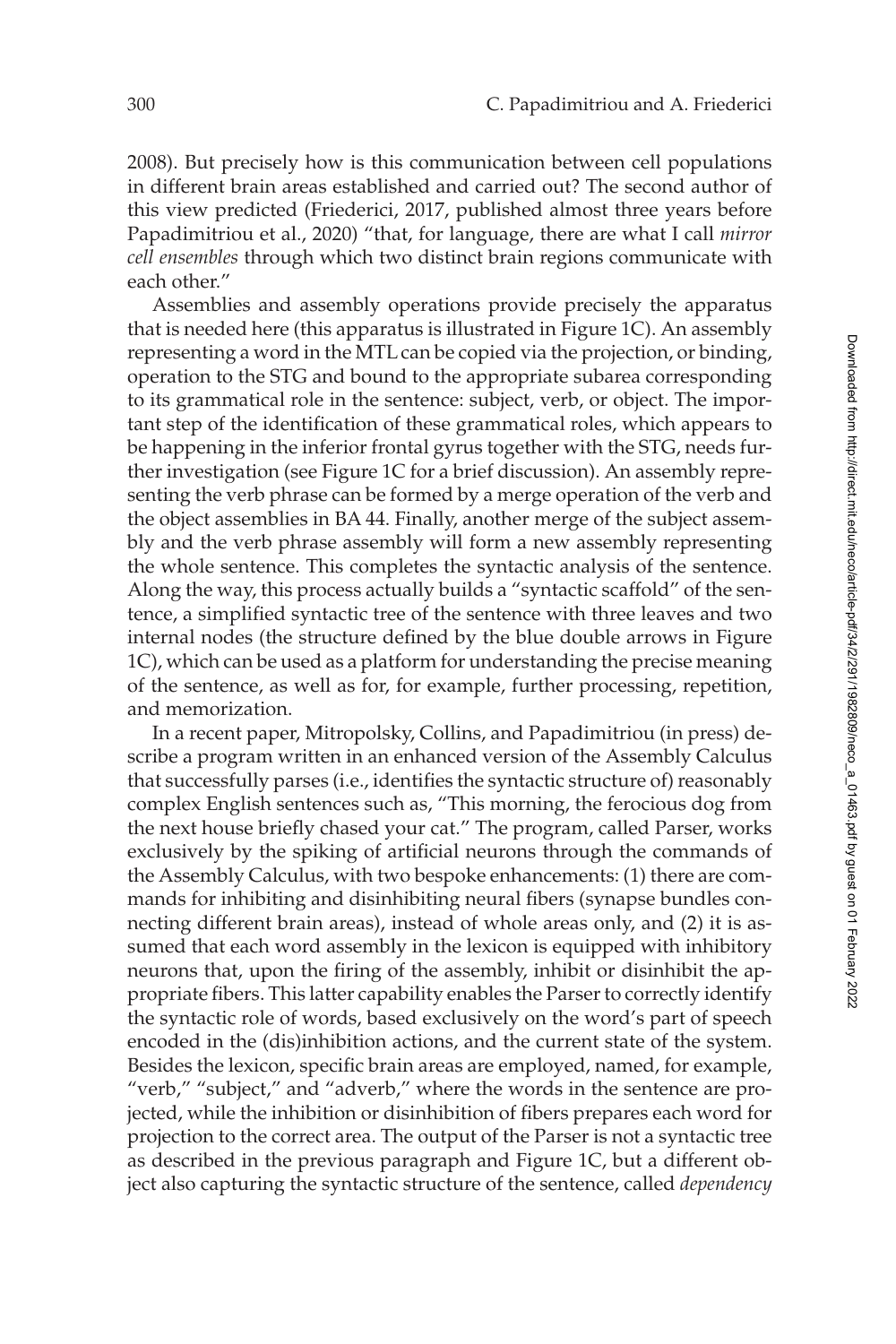*graph*. Obviously, other languages will require different uses of this capability; in Mitropolsky et al. (in press), a toy Russian parser is also described and implemented.

The Parser of Mitropolsky et al. (in press) is an important step toward demonstrating that the Assembly Calculus can bridge the gap between the cognitive and the neuronal level in the domain of language, and especially syntactic analysis. But it does not come close to covering all of language. One important aspect of syntax is *recursion and center embedding*—the ability of sentences to embed other sentences as in, "The dog who chased the cat who scratched the baby is back." Many consider center embedding to be the hallmark of language and the Parser does not currently handle this feature. A brain area can support many assemblies, and presumably the verb area, for example, can contain assemblies corresponding to the verbs of all sentences in the embedding hierarchy simultaneously; however, the precise implementation of center embedding is left in Mitropolsky et al. (in press) as an open challenge.

## <span id="page-10-0"></span>**4 Conclusion and Open Questions**

We have presented some evidence that assemblies of neurons can be a useful conceptual, even mathematical and computational, tool for bridging the forbidding gap between neurons and cognition. But of course, even in the language domain where some progress is being made, we still do not know the answers to most important questions. World languages rely on a stunning diversity of features to encode a word's grammatical role. How can the same brain circuit adapt to a specific encoding, from among all these very different versions, in the infant brain? Recent brain data indicate that the language-specific cues, and the resulting processing demands, lead to language-specific modulation of the fiber tracts connecting the different brain areas (Goucha, Anwander, & Friederici, [2015\)](#page-13-11). Beyond syntax, how is the meaning of a sentence—its semantics—unraveled in the human brain? And how are sentences combined to form stories and discourses?

The use of the Assembly Calculus for tackling language processing raises a theoretical question. Many decades ago, Noam Chomsky [\(1956\)](#page-12-15) proposed his influential hierarchy of languages for the purpose of characterizing natural language processing problems: regular, context-free, context-sensitive, and recursively enumerable languages. Of these, the last is far too strong, containing uncomputable problems. The question arises, $<sup>1</sup>$  Is the Assembly</sup> Calculus computationally powerful enough to encompass the first three levels of the Chomsky hierarchy? The Assembly Calculus is known to be capable of simulating arbitrary computations with O(*s*−1) space (see the SI

<span id="page-10-1"></span> $^{1}$ Many thanks to an anonymous reviewer for bringing this up.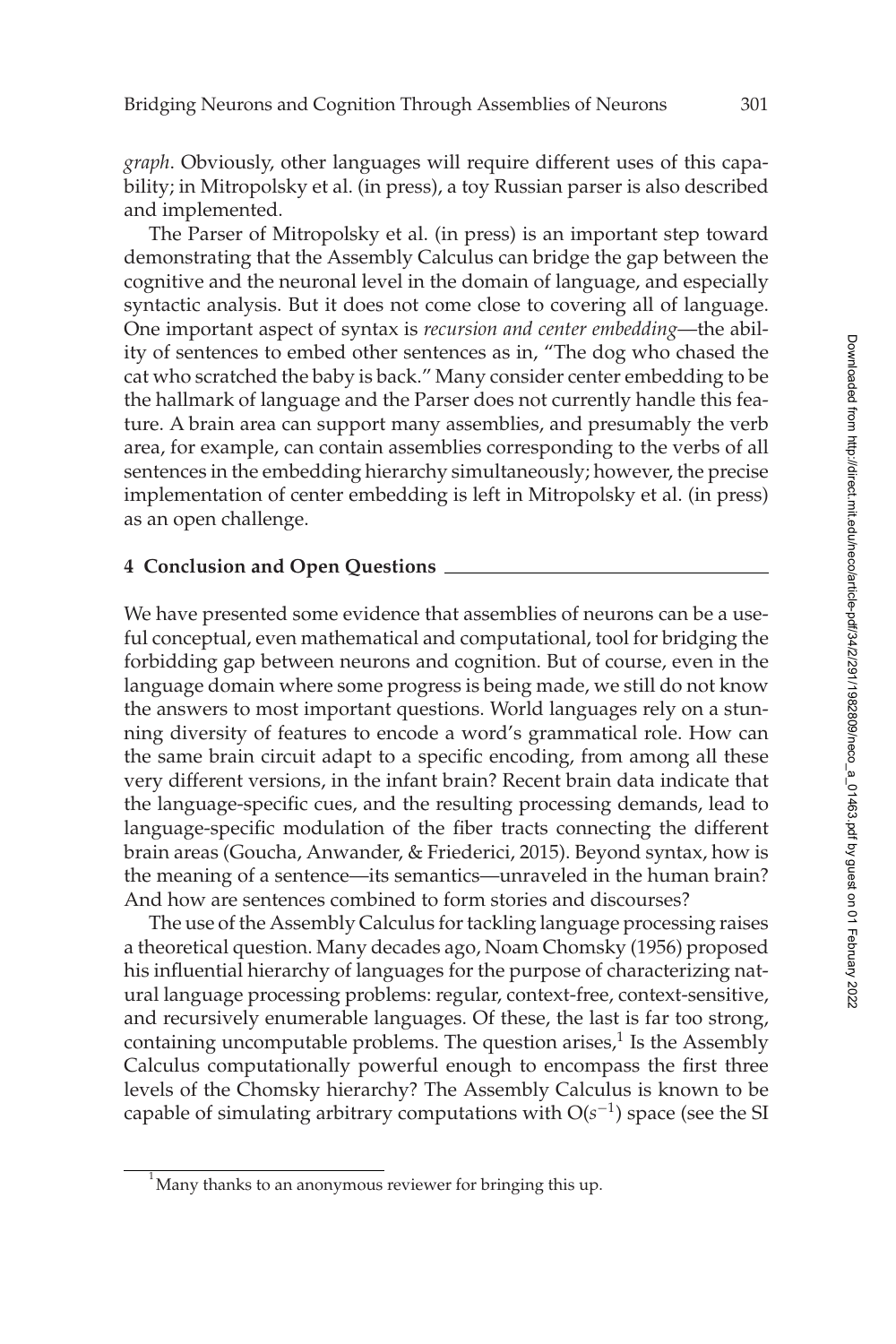section of Papadimitriou et al. [2020\)](#page-14-4), where *s* is the sparsity of assemblies believed to be about 10<sup>-3</sup>. Therefore, what is known about the complexity of these three levels (Papadimitriou, [1995\)](#page-14-13) implies that regular, contextfree, and context-sensitive features of language can be handled through the Assembly Calculus for sentences containing at least a few dozen words.

At a more general level, let us revisit briefly the hypothesis that operations on assemblies underlie cognitive processes. According to all evidence, it is highly unlikely that the brain works in the pristine mathematical, if highly random, manner of the assembly operations, as described in Papadimitriou et al. [\(2020\)](#page-14-4) and sketched here. The interesting question may rather be, Are these operations useful abstractions of the actual neural processes underlying cognition, including the processing of language? Further work is needed to pursue this question.

Finally, can assembly-based mechanisms such as the Assembly Calculus be demonstrated through simulations to be capable of implementing further cognitive functions beyond language (a domain in which very partial progress has already been made)? Two cognitive tasks that come to mind as interesting candidates are planning and reasoning. Extending the methodology developed for handling language to these and other realms of cognition seems both interesting and challenging.

## **Acknowledgments**

We are grateful to Thomas R. Knösche for valuable feedback on a draft of this view and to Stephen Jose´Hanson for a number of constructive comments. The research of C. H. P. was supported by NSF Awards CCF1763970 and CCF1910700, by a research contract with Softbank, and by a grant from Columbia's Center for AI Technology. The research of A. F. was supported by the Deutsche Forschungsgemeinschaft, grants FR519/22-1 within SPP2041.

# **References**

- <span id="page-11-2"></span>Amit, D. J., Brunel, N., & Tsodyks, M. V. (1994). Correlations of cortical Hebbian reverberations: Theory versus experiment. *Journal of Neuroscience*, *14*, 6435–6445. 10.[1523/JNEUROSCI](https://doi.org/10.1523/JNEUROSCI.14-11-06435.1994).14-11-06435.1994, PubMed: [7965048](https://www.ncbi.nlm.nih.gov/pubmed/7965048)
- <span id="page-11-3"></span>Amit, D. J., Fusi, S., & Yakovlev, V. (1997). Paradigmatic working memory (attractor) cell in IT cortex. *Neural Computation*, *9*, 1071–1092. 10.[1162/neco](https://doi.org/10.1162/neco.1997.9.5.1071).1997.9.5.1071, PubMed: [9188192](https://www.ncbi.nlm.nih.gov/pubmed/9188192)

<span id="page-11-1"></span>Axel, R. (2018). Richard Axel. *Neuron*, *99*(6), 1110–1112.

<span id="page-11-0"></span>Balaban, E., Edelman, S., Grillner, S., Grodzinski, U., Jarvis, E. D., Kaas, J. H., . . . Pipa, G., (2010). Evolution of dynamic coordination. In C. Von der Malsburg, W. A. Phelps, & W. Singer (Eds.), *Dynamic coordination in the brain. From neurons to mind* (pp. 59–82). Cambridge, MA: MIT Press and FIAS.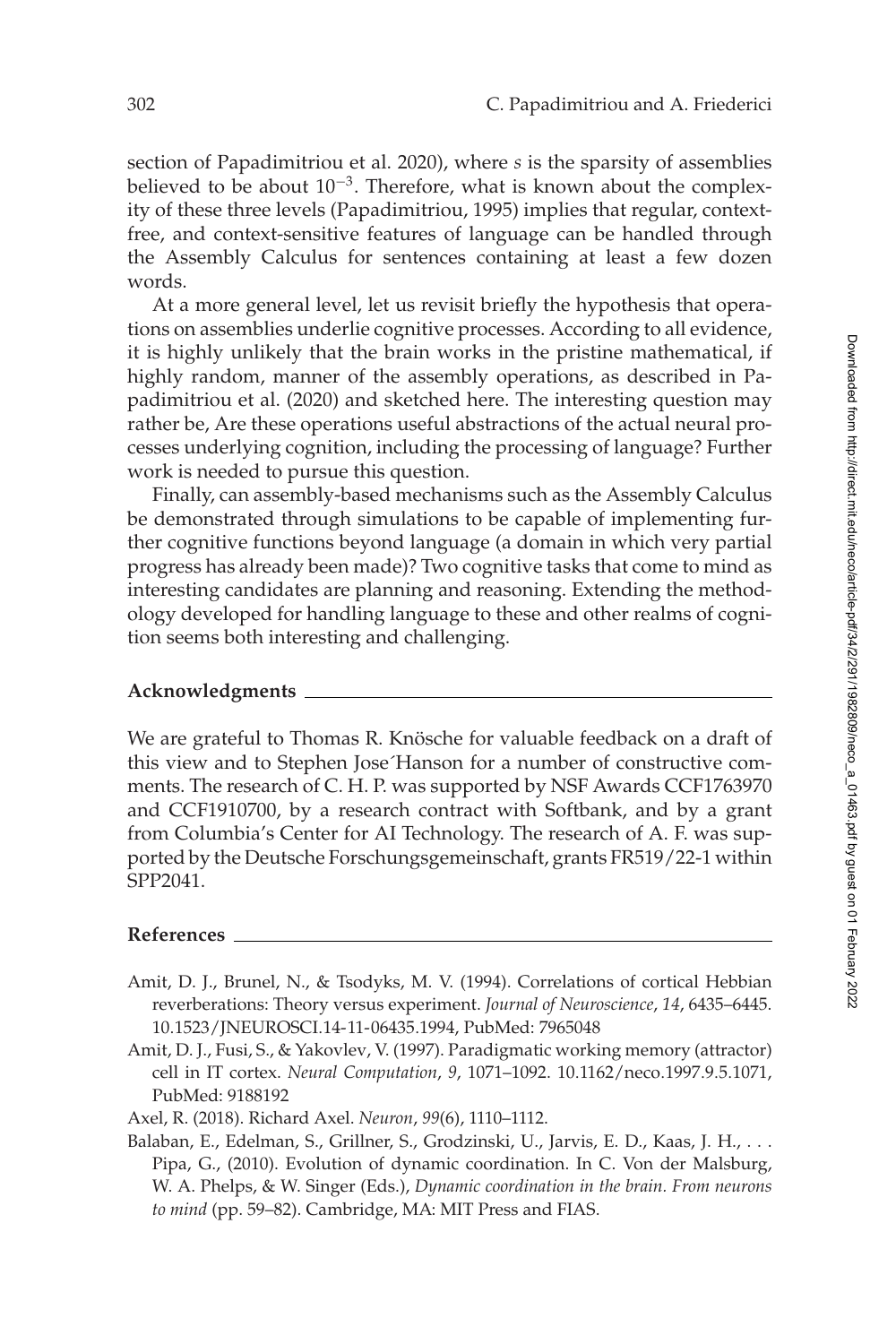- <span id="page-12-9"></span>Berwick, R. C., & Chomsky, N. (2015). *Why only us: Language and evolution*. Cambridge, MA: MIT Press.
- <span id="page-12-11"></span>Breitenstein, C., Jansen, A., Deppe, M., Foerster, A. F., Sommer, J., Wolbers, T., & Knecht, S. (2005). Hippocampus activity differentiates good from poor learners of a novel lexicon. *NeuroImage*, *25*(3), 958–968. 10.1016/j.[neuroimage](https://doi.org/10.1016/j.neuroimage.2004.12.019).2004.12.019, PubMed: [15808996](https://www.ncbi.nlm.nih.gov/pubmed/15808996)
- <span id="page-12-12"></span>Brodmann, K. (1909). Beiträge zur histologischen Lokalisation der Grosshirnrinde: VI. Die Cortexgliederung des Menschen. *Journal für Psychologie und Neurologie*, *10*, 231–246.
- <span id="page-12-1"></span>Bullmore, E., & Sporns, O. (2009). Complex brain networks: Graph theoretical analysis of structural and functional systems. *Nature Reviews Neuroscience*, *10*, 186–198. 10.[1038/nrn2575,](https://doi.org/10.1038/nrn2575) PubMed: [19190637](https://www.ncbi.nlm.nih.gov/pubmed/19190637)
- <span id="page-12-2"></span>Buzsáki, G. (2010). Neural syntax: Cell assemblies, synapsembles, and readers. *Neuron*, *68*, 362–385.
- <span id="page-12-3"></span>Buzsáki, G. (2019). *The brain from inside out.* Oxford: Oxford University Press.
- Carrillo-Reid, L., Han S., Yang W., Akrouh, A., & Yuste, R. (2019). Controlling visually guided behavior by holographic recalling of cortical ensembles. *Cell*, *178*(2), 447–457.
- <span id="page-12-13"></span>Catani, M., Jones, D. K., & Ffytche, D.H. (2005). Perisylvian language networks of the human brain. *Annals of Neurology*, *57*(1), 8–16. 10.[1002/ana](https://doi.org/10.1002/ana.20319).20319, PubMed: [15597383](https://www.ncbi.nlm.nih.gov/pubmed/15597383)
- <span id="page-12-15"></span>Chomsky, N. (1956). Three models for the description of language. *IRE Trans. Inform. Theory*, *2*, 113–124. 10.[1109/TIT](https://doi.org/10.1109/TIT.1956.1056813).1956.1056813
- <span id="page-12-8"></span>Chomsky, N. (1995). *The minimalist program*. Cambridge, MA: MIT Press.
- <span id="page-12-0"></span>Douglas, R. J., & Martin, K. A. C. (2004). Neuronal circuits of the neocortex. *Annual Reviews Neuroscience*, *27*[, 419–451. 10.1146/annurev.neuro.27.070203](https://doi.org/10.1146/annurev.neuro.27.070203.144152) .144152
- <span id="page-12-5"></span>Durstewitz, D., Seamans, J. K., & Sejnowski, T. J. (2000). Neurocomputational models of working memory. *Nature Neuroscience*, *3*(11), 1184–1191. 10.[1038/81460,](https://doi.org/10.1038/81460) PubMed: [11127836](https://www.ncbi.nlm.nih.gov/pubmed/11127836)
- <span id="page-12-4"></span>Eichenbaum, H. (2018). Barlow versus Hebb: When is it time to abandon the notion of feature detectors and adopt the cell assembly as the unit of cognition? *Neuroscience Letters*, *680*, 88–93. 10.[1016/j](https://doi.org/10.1016/j.neulet.2017.04.006).neulet.2017.04.006, PubMed: [28389238](https://www.ncbi.nlm.nih.gov/pubmed/28389238)
- <span id="page-12-10"></span>Fedorenko, E., Hsieh, P. J., Nieto-Castanon, A., Whitfield-Gabrieli, S., & Kanwisher, N. (2010). New method for fMRI investigations of language: Defining ROIs functionally in individual subjects. *Journal of Neurophysiology*, *104*(2), 1177–1194. 10.[1152/jn](https://doi.org/10.1152/jn.00032.2010).00032.2010, PubMed: [20410363](https://www.ncbi.nlm.nih.gov/pubmed/20410363)
- <span id="page-12-7"></span>Frankland, S. M., & Greene, J. D. (2015). An architecture for encoding sentence meaning in left mid-superior temporal cortex. In *Proceedings of the National [Academy of Sciences of the United States of America](https://doi.org/10.1073/pnas.1421236112)*, *112*(37), 11732–11737. 10.1073/ pnas.1421236112
- <span id="page-12-6"></span>Franks, K. M., Russo, M. J., Sosulski, D. L., Mulligan, A. A., Siegelbaum, S. A., & Axel, R. (2011). Recurrent circuitry dynamically shapes the activation of piriform cortex. *Neuron 72*, 49–56 (2011). 10.1016/j.[neuron](https://doi.org/10.1016/j.neuron.2011.08.020).2011.08.020, PubMed: [21982368](https://www.ncbi.nlm.nih.gov/pubmed/21982368)
- <span id="page-12-14"></span>Friederici, A. D. (2009). Pathways to language: Fiber tracts in the human brain. *Trends in Cognitive Sciences*, *13*(4), 175–181. 10.[1016/j](https://doi.org/10.1016/j.tics.2009.01.001).tics.2009.01.001, PubMed: [19223226](https://www.ncbi.nlm.nih.gov/pubmed/19223226)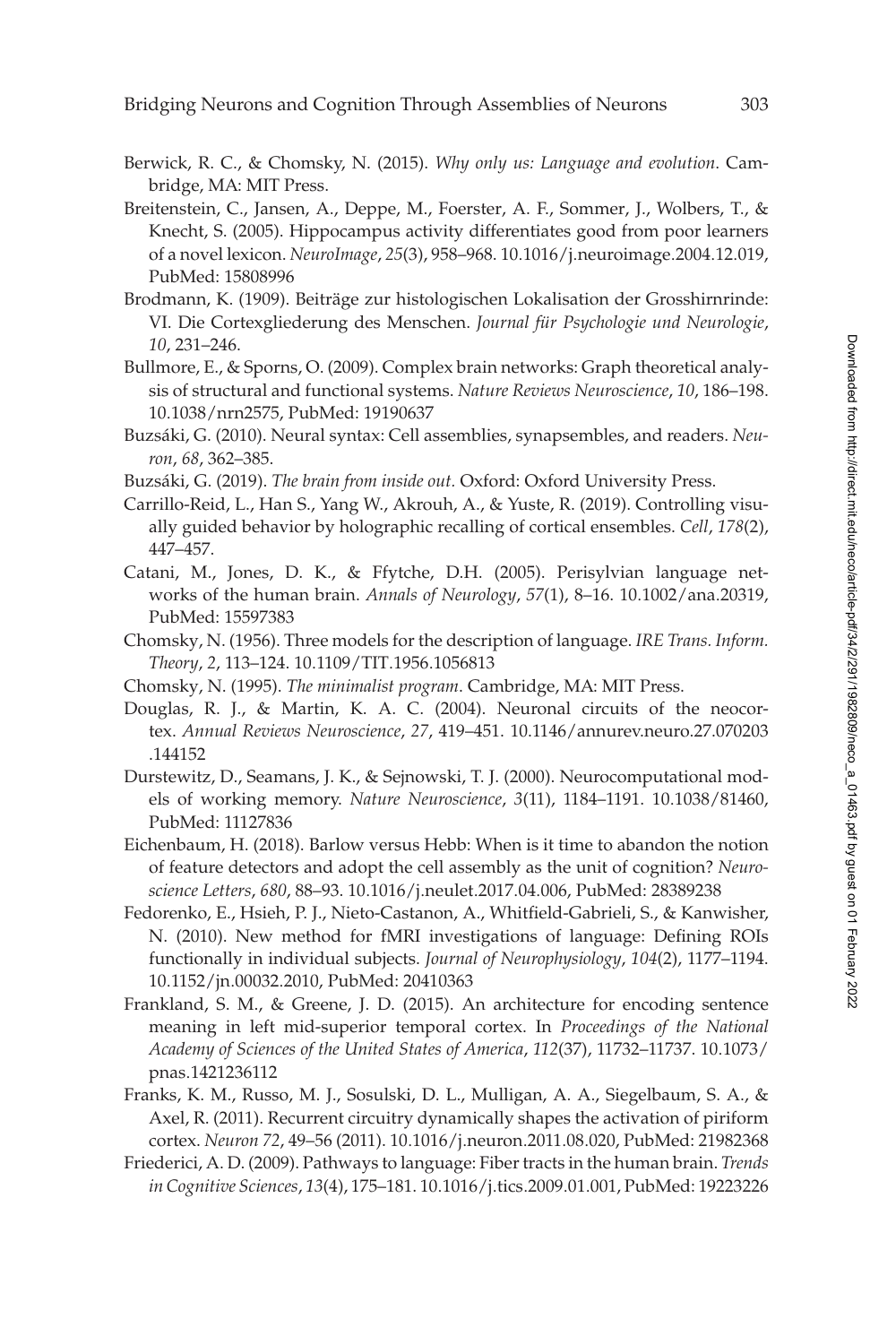- <span id="page-13-9"></span>Friederici, A. D. (2011). The brain basis of language processing: From structure to function. *Physiological Reviews*, *91*, 1357–1392. 10.[1152/physrev](https://doi.org/10.1152/physrev.00006.2011).00006.2011, PubMed: [22013214](https://www.ncbi.nlm.nih.gov/pubmed/22013214)
- <span id="page-13-10"></span>Friederici, A. D. (2017). *Language in our brain. The origins of a uniquely human capacity.* Cambridge, MA: MIT Press.
- <span id="page-13-2"></span>Friederici, A. D., & Singer, W. (2015). Grounding language processing on basic neurophysiological principles. *[Trends in Cognitive Sciences](https://doi.org/10.1016/j.tics.2015.03.012)*, *19*(6), 329–338. 10.1016/ j.tics.2015.03.012, PubMed: [25890885](https://www.ncbi.nlm.nih.gov/pubmed/25890885)
- <span id="page-13-11"></span>Goucha, T., Anwander, A., & Friederici, A. D. (2015). How language shapes the brain: Cross-linguistic differences in structural connectivity. Poster presented at the 45th Annual Meeting of the Society for Neuroscience, Chicago.
- <span id="page-13-1"></span>Harris, K. D. (2005). Neural signatures of cell assembly organization. *Nature Reviews Neuroscience*, *6*(5), 399–407. 10.[1038/nrn1669,](https://doi.org/10.1038/nrn1669) PubMed: [15861182](https://www.ncbi.nlm.nih.gov/pubmed/15861182)
- Harris, K., Csicsvari, J., Hirase, Dragoi, G., & Buzsáki, G. (2003). Organization of cell assemblies in the hippocampus. *Nature*, *424***,** 552–556. 10.[1038/nature01834,](https://doi.org/10.1038/nature01834) PubMed: [12891358](https://www.ncbi.nlm.nih.gov/pubmed/12891358)
- <span id="page-13-5"></span>Hebb, D. O. (1949). *The organisation of behavior*. New York: Wiley.
- <span id="page-13-6"></span>Ison, M. J., Quiroga, Q. R., & Fried, I. (2015). Rapid encoding of new memories [by individual neurons in the human brain.](https://doi.org/10.1016/j.neuron.2015.06.016) *Neuron*, *87*(1), 220–230. 10.1016/ j.neuron.2015.06.016, PubMed: [26139375](https://www.ncbi.nlm.nih.gov/pubmed/26139375)
- <span id="page-13-4"></span>Kriegeskorte, N., & Douglas, P. K. (2018). Cognitive computational neuroscience. *Nature Neuroscience*, *21*, 1148–1160. 10.[1038/s41593-018-0210-5,](https://doi.org/10.1038/s41593-018-0210-5) PubMed: [30127428](https://www.ncbi.nlm.nih.gov/pubmed/30127428)
- <span id="page-13-8"></span>Kunze, T., Haueisen, J., & Knösche, T. R. (2019). Emergence of cognitive priming and structure building from the hierarchical interaction of canonical microcircuit models. *Biological Cybernetics*, *113***,** 273–291. 10.[1007/s00422-019-00792-y,](https://doi.org/10.1007/s00422-019-00792-y) PubMed: [30767085](https://www.ncbi.nlm.nih.gov/pubmed/30767085)
- <span id="page-13-7"></span>Kunze T., Peterson A. D. H., Haueisen J., & Knösche T. R. (2017). A model of individualized canonical microcircuits supporting cognitive operations. *PLOS One*, *12*, e0188003. 10.[1371/journal](https://doi.org/10.1371/journal.pone.0188003).pone.0188003, PubMed: [29200435](https://www.ncbi.nlm.nih.gov/pubmed/29200435)
- Lau, E. F., Phillips, C., & Poeppel, D. (2008). A cortical network for semantics: (De)constructing the N400. *Nature Reviews Neuroscience*, *9* (12), 920–933. 10.1038/ [nrn2532, PubMed: 19020511](https://doi.org/10.1038/nrn2532)
- Lillicrap, T. P., Santoro, A., Marris, L., Akerman, C. J., & Hinton, G. (2020). Backpropagation and the Brain. *Nature Reviews Neuroscience*, *21*, 335–346. 10.1038/ [s41583-020-0277-3, PubMed: 32303713](https://doi.org/10.1038/s41583-020-0277-3)
- <span id="page-13-0"></span>Makuuchi, M., Bahlmann, J., Anwander, A., & Friederici, A. D. (2009). Segregating the core computational faculty of human language from working memory. In *[Proceedings of the National Academy of Sciences of the USA](https://doi.org/10.1073/pnas.0810928106)*, *106*, 8362–8367. 10.1073/ pnas.0810928106, PubMed: [19416819](https://www.ncbi.nlm.nih.gov/pubmed/19416819)
- Markov, N. T., & Kennedy, H. (2013). The importance of being hierarchical. *Current Opinion in Neurobiology*, *23*, 187–194. 10.[1016/j](https://doi.org/10.1016/j.conb.2012.12.008).conb.2012.12.008, PubMed: [23339864](https://www.ncbi.nlm.nih.gov/pubmed/23339864)
- <span id="page-13-3"></span>Milne, A. E., Mueller, J. L., Männel, C., Attaheri, A., Friederici, A. D., & Petkov, C. I. (2016). Evolutionary origins of non-adjacent sequence processing in primate brain potentials. *Scientific Reports*, *6*: 36259. 10.[1038/srep36259,](https://doi.org/10.1038/srep36259) PubMed: [27827366](https://www.ncbi.nlm.nih.gov/pubmed/27827366)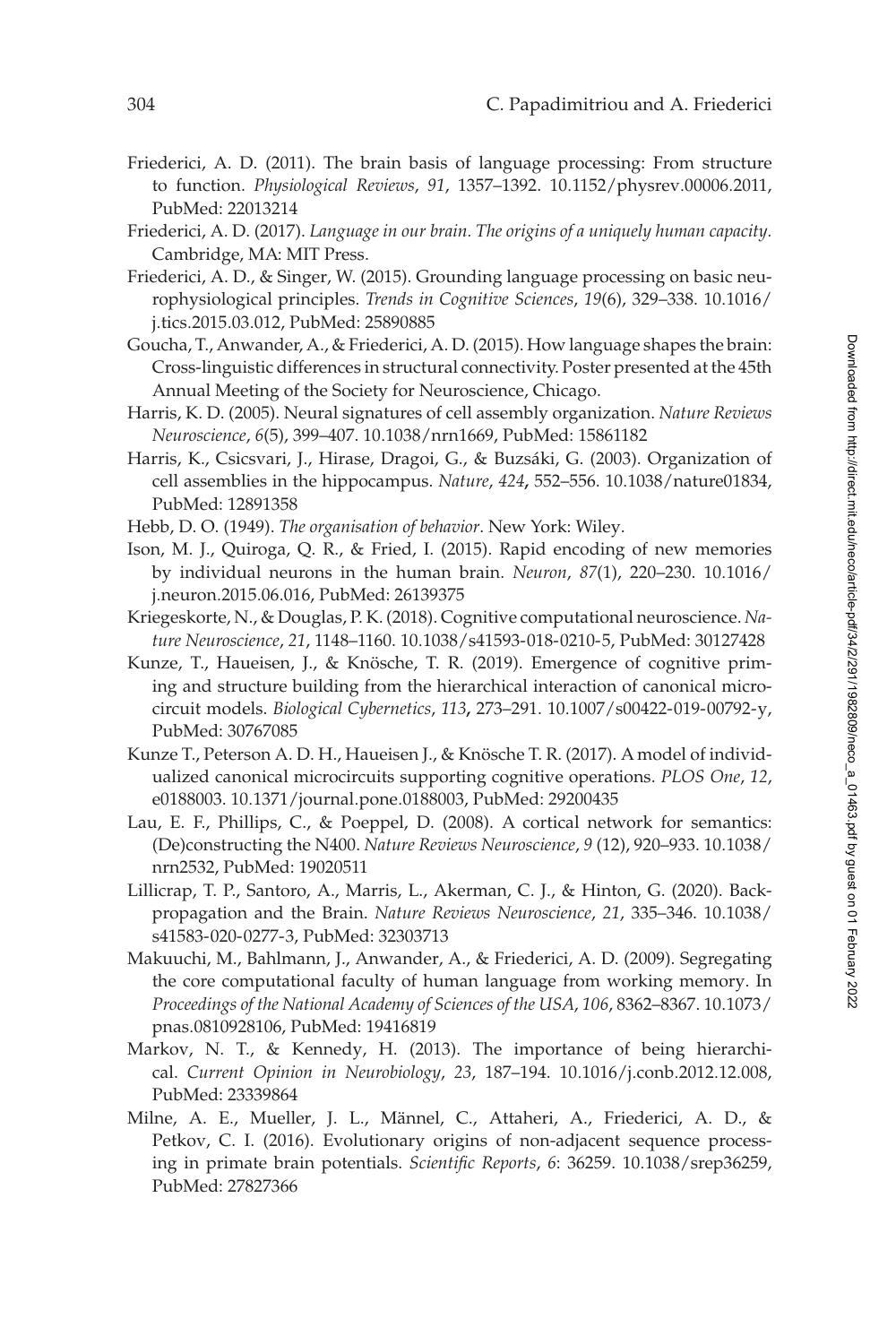- Mitropolsky, D., Collins, M., & Papadimitriou, C. H. (in press). A biologically plausible parser. *[Transactions of the Association for Computational Linguistics](https://arXiv:abs/2108.02189)*. arXiv: abs/2108.02189.
- <span id="page-14-3"></span>Müller M. G., Papadimitriou, C. H., Maass, W., & Legenstein, R. (2020). A model for structured information representation in neural networks of the brain. *eNeuro*, *7*(3). 10.[1523/ENEURO](https://doi.org/10.1523/ENEURO.0533-19.20207).0533-19.20207.
- <span id="page-14-8"></span>Nucifora, P. G, Verma, R., Melhem, E. R., Gur, R. E., & Gur, R. C. (2005). Leftward asymmetry in relative fiber density of the arcuate fasciculus. *NeuroReport*, *16*(8), 791–794. 10.[1097/00001756-200505310-00002](https://doi.org/10.1097/00001756-200505310-00002)
- <span id="page-14-7"></span>Pallier, C., Devauchelle, A.-D., & Dehaene, S. (2011). Cortical representation of the constituent structure of sentences. In *Proceedings of the National Academy of Sciences of the United States of America*, *108*(6), 2522–2527. 10.1073/pnas.[1018711108](https://doi.org/10.1073/pnas.1018711108)
- <span id="page-14-13"></span>Papadimitriou, C. H. (1995). *Computational complexity*. Reading, MA: Addison-Wesley.
- <span id="page-14-5"></span>Papadimitriou, C. H., & Vempala, S. S. (2019). Random projection in the brain and computation with assemblies of neurons. *10th Innovations in Theoretical Computer Science*. Waderman, Germany: Leibniz International Proceedings in Informatics, Schloss Dagstuhl.
- <span id="page-14-4"></span>Papadimitriou, C. H., Vempala, S. S., Mitropolsky D., Collins, M. J., & Maass, W. (2020). In *Proceedings of the National Academy of Sciences of the United States of America*, *117*(25), 14464–14472.
- <span id="page-14-2"></span>Pokorny, C., Ison, M. J., Rao, A., Legenstein, R., Papadimitriou, C. H., & Maass, W. (2020). STDP forms associations between memory traces in networks of spiking neurons. *Cerebral Cortex*, *30*(3), 952–968. 10.[1093/cercor/bhz140,](https://doi.org/10.1093/cercor/bhz140) PubMed: [31403679](https://www.ncbi.nlm.nih.gov/pubmed/31403679)
- <span id="page-14-1"></span>Quiroga, R. Q. (2016). Neuronal codes for visual perception and memory. *Neuropsychologia*, *83*, 227–241. 10.1016/j.[neuropsychologia](https://doi.org/10.1016/j.neuropsychologia.2015.12.016).2015.12.016
- <span id="page-14-11"></span>Saur, D., Kreher, B. W., Schnell, S., Kümmerer, D., Kellmeyer, P., Vry, M.-S., . . . Weiller, C. (2008). Ventral and dorsal pathways for language. In *Proceedings of the National Academy of Sciences*, *105*(46), 18035–18040. 10.1073/pnas.[0805234105](https://doi.org/10.1073/pnas.0805234105)
- <span id="page-14-0"></span>Schomers, M. R., Garagnani, M., & Pulvermüller, F. (2017). Neurocomputational consequences of evolutionary connectivity changes in perisylvian language cortex. *Journal of Neuroscience*, *37*, 3045–3055. 10.[1523/JNEUROSCI](https://doi.org/10.1523/JNEUROSCI.2693-16.2017).2693-16.2017, PubMed: [28193685](https://www.ncbi.nlm.nih.gov/pubmed/28193685)
- <span id="page-14-9"></span>Skeide, M. A., Brauer, J., Friederici, A. D. (2016). Brain functional and structural [predictors of language performance.](https://doi.org/10.1093/cercor/bhv042) *Cerebral Cortex*, *26*(5), 2127–2139. 10.1093/ cercor/bhv042, PubMed: [25770126](https://www.ncbi.nlm.nih.gov/pubmed/25770126)
- <span id="page-14-6"></span>Turing, A. M. (1937). On computable numbers, with an application to the Entscheidungsproblem. In *Proceedings of the London Mathematical Society*, *42*, 230–265. 10.[1112/plms/s2-42](https://doi.org/10.1112/plms/s2-42.1.230).1.230
- <span id="page-14-12"></span>Upadhyay, J., Silver, A., Knaus, T. A., Lindgren, K. A., Ducros, M., Kim, D.-S., & Tager-Flusberg, H. (2008). Effective and structural connectivity in the [human auditory cortex.](https://doi.org/10.1523/JNEUROSCI.4434-07.2008) *Journal of Neuroscience*, *28*(13), 3341–3349. 10.1523/ JNEUROSCI.4434-07.2008, PubMed: [18367601](https://www.ncbi.nlm.nih.gov/pubmed/18367601)
- <span id="page-14-10"></span>Xu, W., & Sudhof, T. C. (2013). A neural circuit for memory specificity and generalization. *Science*, *339*(6125), 1290–1295. 10.[1126/science](https://doi.org/10.1126/science.1229534).1229534, PubMed: [23493706](https://www.ncbi.nlm.nih.gov/pubmed/23493706)